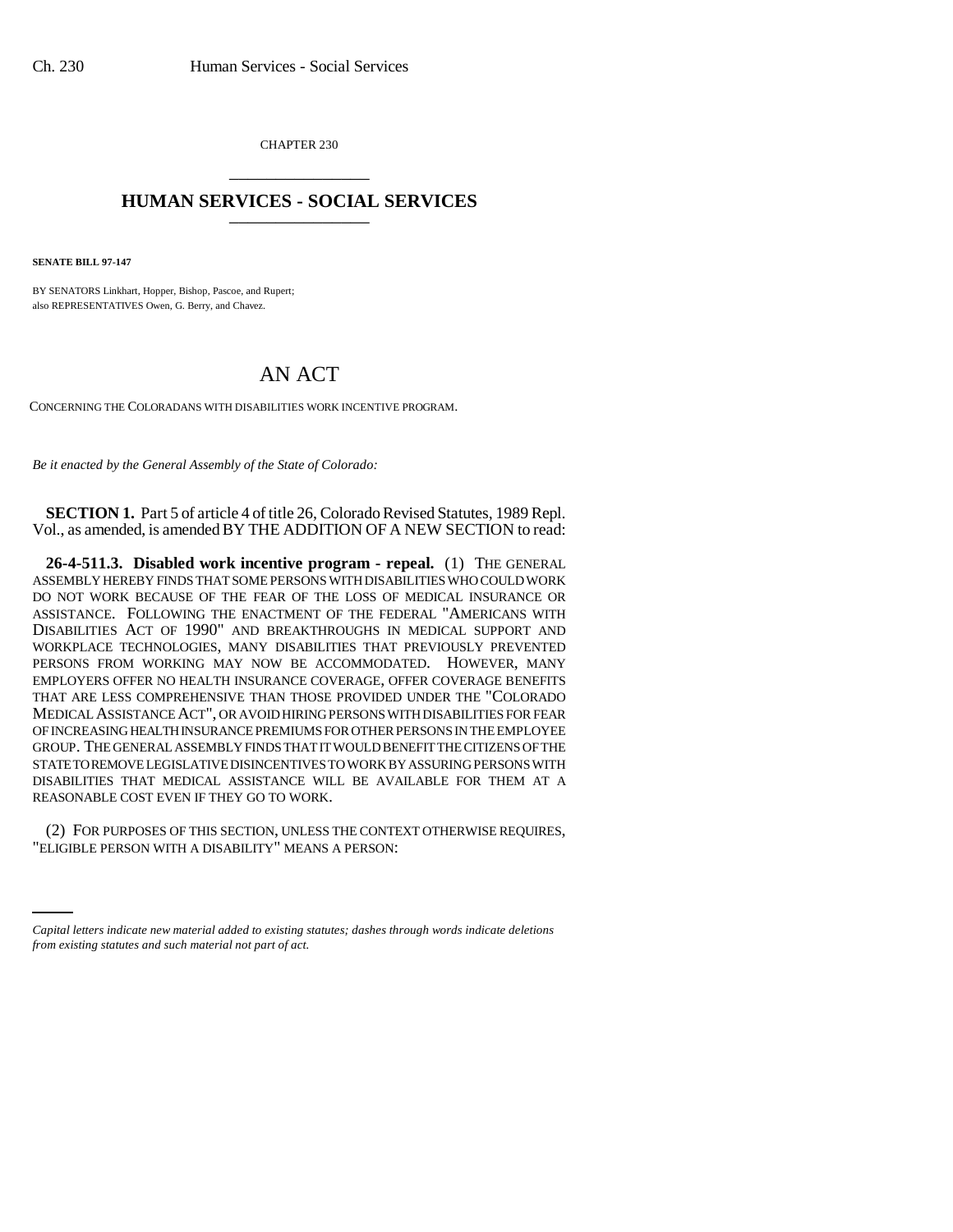## (a) WHOSE DISABILITY IS PERMANENT IN NATURE;

(b) WHO IS CURRENTLY RECEIVING SUPPLEMENTAL SECURITY INCOME AND MEDICAID OR SOCIAL SECURITY DISABILITY INCOME AND MEDICAID; AND

(c) WHO IS UNEMPLOYED.

(3) SUBJECT TO THE RECEIPT OF WAIVERS FROM THE FEDERAL GOVERNMENT, THERE IS HEREBY ESTABLISHED IN THE STATE DEPARTMENT A PILOT PROGRAM, REFERRED TO IN THIS SECTION AS THE "PROGRAM". THE PROGRAM SHALL ASSURE THAT AN ELIGIBLE PERSON WITH A DISABILITY WHO BECOMES EMPLOYED CONTINUES TO BE ELIGIBLE FOR MEDICAID COVERAGE EVEN IF THE PERSON'S INCOME OR ASSETS EXCEED THE LIMITS OTHERWISE ESTABLISHED UNDER THIS ARTICLE. THE PROGRAM MAY PROVIDE THAT THE ELIGIBLE PERSON WITH A DISABILITY OR THE PERSON'S EMPLOYER IS RESPONSIBLE FOR THE PAYMENT OF ALL OR A PORTION OF THE PREMIUMS OR CHARGES FOR MEDICAID COVERAGE DEPENDING ON THE INCOME LEVEL AND RESOURCES OF THE ELIGIBLE PERSON WITH A DISABILITY. IN ADDITION, THE PROGRAM SHALL REQUIRE AN ELIGIBLE PERSON WITH A DISABILITY TO PURCHASE THE MEDICAID BENEFIT PACKAGE AS A WRAP-AROUND TO THE PERSON'S PRIVATE HEALTH INSURANCE COVERAGE. THE PROGRAM SHALL BE LIMITED TO ONE HUNDRED FIFTY ELIGIBLE PERSONS WITH DISABILITIES. THE STATE DEPARTMENT SHALL REQUEST ALL NECESSARY WAIVERS FROM THE FEDERAL GOVERNMENT FOR THE PROGRAM TO QUALIFY FOR FEDERAL FINANCIAL PARTICIPATION.

(4) ALL ELIGIBLE PERSONS WITH DISABILITIES WHO PARTICIPATE IN THE PROGRAM SHALL MAINTAIN THEIR MEDICAID ELIGIBILITY EVEN IF THE PROGRAM IS TERMINATED SO LONG AS:

(a) A MEDICAID PROGRAM CONTINUES IN THE STATE; AND

(b) THE ELIGIBLE PERSON WITH A DISABILITY CONTINUES TO MEET THE ELIGIBILITY AND PARTICIPATION REQUIREMENTS OF THE PROGRAM AS THEY EXISTED IMMEDIATELY PRIOR TO TERMINATION OF THE PROGRAM.

(5) THE MEDICAL SERVICES BOARD SHALL ADOPT RULES TO IMPLEMENT THE PROGRAM CONSISTENT WITH WAIVERS RECEIVED FROM THE FEDERAL GOVERNMENT THAT SHALL INCLUDE BUT NEED NOT BE LIMITED TO:

(a) THE AMOUNT OF PREMIUMS OR OTHER CHARGES TO BE COLLECTED FROM AN ELIGIBLE PERSON WITH A DISABILITY OR THE PERSON'S EMPLOYER; AND

(b) A SLIDING SCALE OF FEES STIPULATING THE PORTION OF THE MONTHLY INCOME OR TOTAL RESOURCES AN ELIGIBLE PERSON WITH A DISABILITY SHALL SPEND ON MEDICAL ASSISTANCE.

(6) THE STATE DEPARTMENT, IN COOPERATION WITH THE VOCATIONAL REHABILITATION PROGRAM IN THE DEPARTMENT OF HUMAN SERVICES, SHALL STUDY THE COST-EFFECTIVENESS OF THE PROGRAM. THE STATE DEPARTMENT IS AUTHORIZED TO SEEK AND ACCEPT GIFTS, GRANTS, AND DONATIONS FROM ANY PRIVATE ENTITY TO IMPLEMENT THE PROGRAM AND STUDY THE COST-EFFECTIVENESS OF THE PROGRAM. THE MONEYS COLLECTED SHALL BE TRANSMITTED TO THE STATE TREASURER WHO